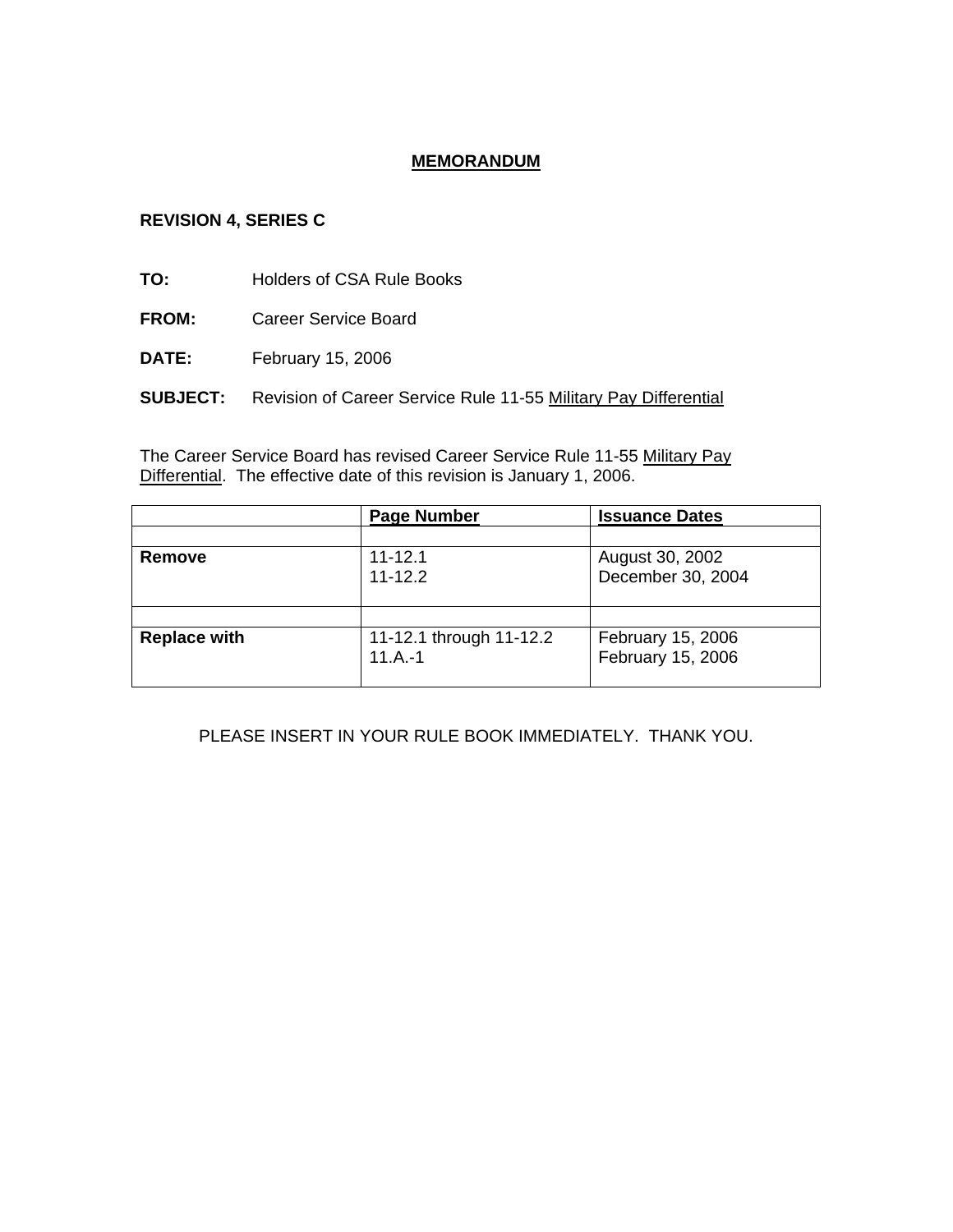military service if the military duty lasted longer than one hundred eighty (180) days.

- 2. Employees who served thirty-one (31) to one hundred eighty (180) days shall give notice within fourteen (14) days of discharge.
- 3. Employees who serve less than thirty-one (31) days shall have three (3) days from discharge to give notice.

### B. Certificate of satisfactory completion of military service:

A return from military leave without pay shall be conditional upon submission of a certificate of satisfactory completion of military service.

C. Effect of hospitalization for service connected medical condition:

In the event that the employee was hospitalized after discharge for medical conditions, which occurred during the military service, the employee's military leave without pay shall be extended not to exceed two (2) years. Application for return from military leave without pay must be made within ninety (90) days after discharge from hospitalization. Extensions may be granted due to circumstances beyond the employee's control.

D. Qualifications for return from military service:

The employee must be physically and mentally qualified and possess the necessary skills, knowledge and/or training to perform the essential functions with or without reasonable accommodations of the position to which the employee is returning. The City will provide appropriate training to returning employees.

E. Effect of service connected disability:

If the employee is not qualified to perform the essential functions with or without reasonable accommodations of the position left by reason of disability sustained during active military service, the appointing authority may transfer the employee to any other available position, the duties of which the employee is qualified to perform and which will provide like seniority, status and pay, or the nearest approximation thereof, as the employee achieved in the position from which he or she was granted military leave.

F. Effect of failure to give notice for return:

Failure to give notice for return from military leave without pay within the time limits stated shall be considered a resignation.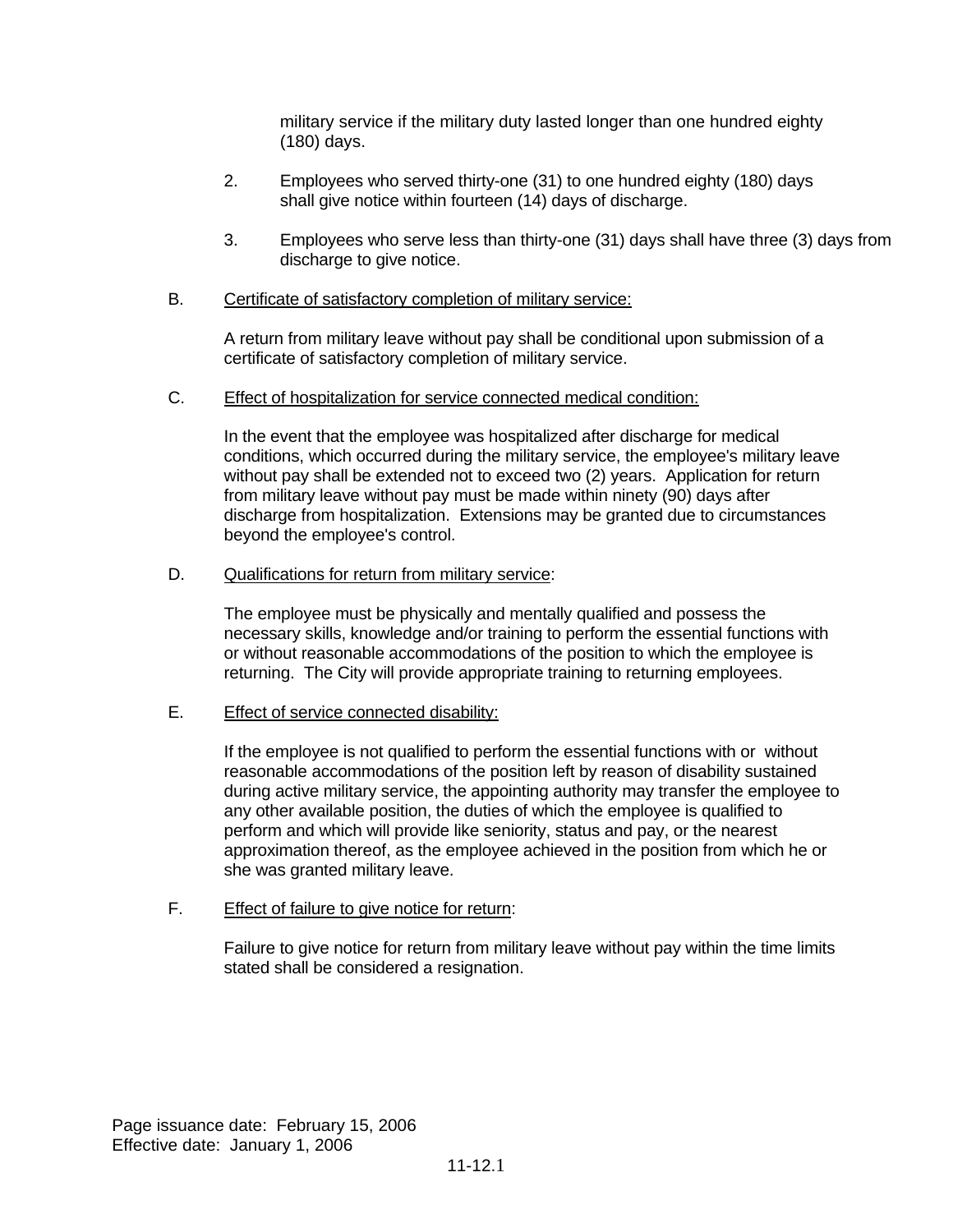11-55 Military Pay Differential

(Effective January 1, 2006; Rules Revision Memo 4C)

- A. Career Service employees who are called to active military duty in time of war or national emergency are eligible for a military pay differential as provided by the Denver Revised Municipal Code. (See Appendix)
- B. A written request for military pay differential shall be made by an eligible employee to the employee's department or agency as soon as possible after the employee's return to City employment using the application form prepared by the Career Service Authority. Requests for military pay differential may also be made while the employee is on military leave.
- C. The employee shall provide copies of the following documents:
	- 1. Written military orders for reporting and/or discharge;
	- 2. Leave and earnings statements from the military;
	- 3. All military pay vouchers, including vouchers for temporary duty and travel; and
	- 4. Any other documentation deemed necessary to process the request by the Career Service Personnel Director, which may include documentation that the Auditor's Office advises the Personnel Director is necessary.
- D. Any overpayment of funds to the employee shall be reimbursed to the City in accordance with the City's Fiscal Accountability Rules.

#### Section 11-60 Election Leave

(Effective November 1, 1980; Rules Revision Memo 127A, renumbered and revised effective June 1, 2004, 249B)

Employees are urged to vote outside of working hours. If the employee's work schedule does not allow for two consecutive hours between either the opening of the polls and the start of work or after the end of work and the closing of the polls, employees shall be granted paid leave not to exceed two (2) hours in order to vote. Employees must apply for and receive approval for the leave prior to the election day.

Section 11-70 Court Leave (4/27/56, 15A)

> 11-71 Policy (9/1/82, 41B)

An employee who is required to serve as a juror in a Federal, State, or Municipal Court, or who is subpoenaed to testify concerning matters arising out of performance of his or her duties, shall be granted court leave with full pay to serve in that capacity.

Page issuance date: February 15, 2006 Effective date: January 1, 2006